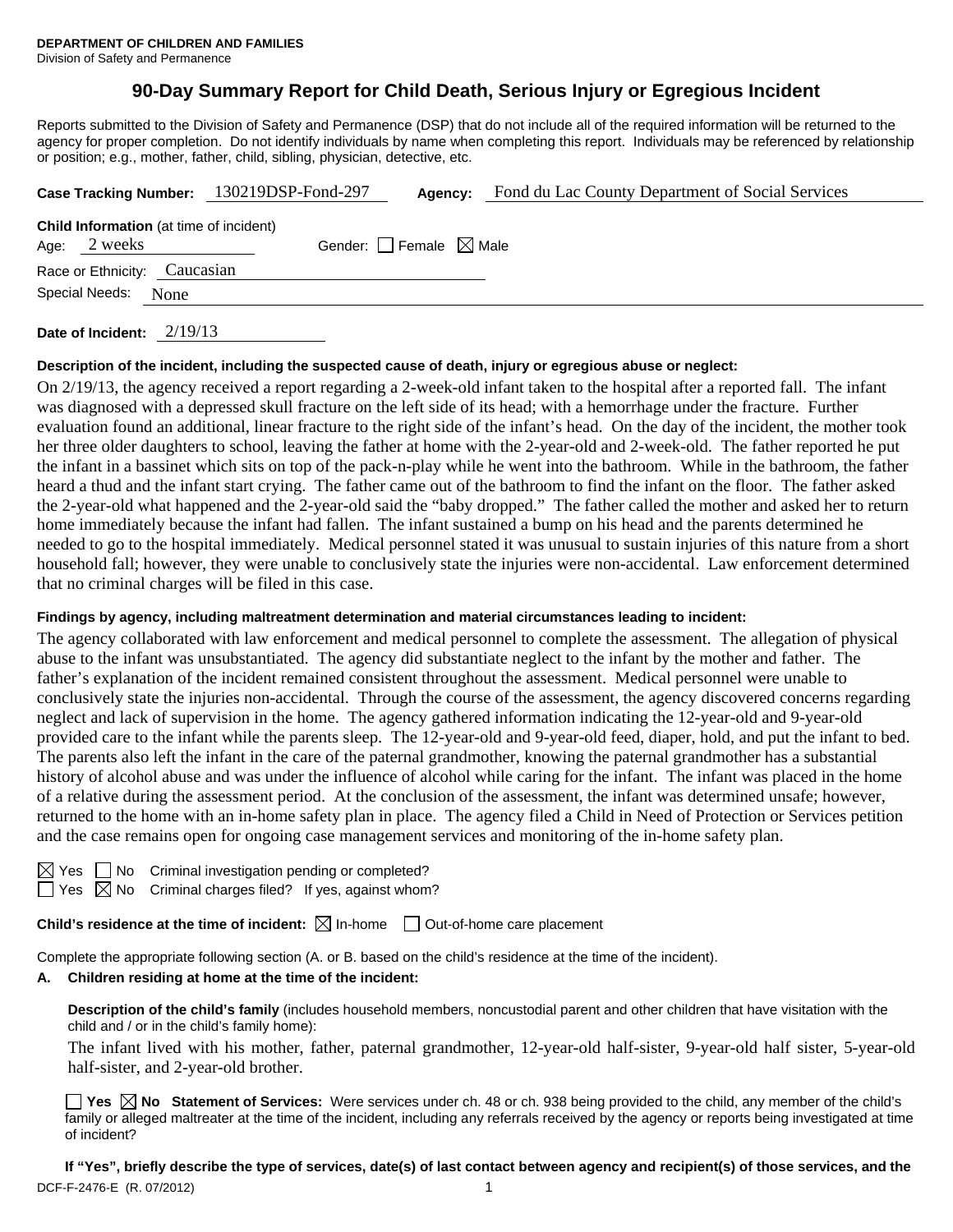**Summary of all involvement in services as adults under ch. 48 or ch. 938 by child's parents or alleged maltreater in the previous five years:** (Does not include the current incident.) None

**Summary of actions taken by the agency under ch. 48, including any investigation of a report or referrals to services involving the child, any member of the child's family living in this household and the child's parents and alleged maltreater.** (Does not include the current incident.)

(Note: Screened out reports listed in this section may include only the date of the report, screening decision, and if a referral to services occurred at Access. Reports that do not constitute a reasonable suspicion of maltreatment or a reason to believe that the child is threatened with harm are not required to be screened in for an initial assessment, and no further action is required by the agency.)

On 5/13/03, the agency screened in a services report.

On 5/11/06, the agency screened in a report alleging neglect to the 2-year-old (now 9-year-old) and 5-year-old (now 12 year-old). Neglect was unsubstantiated and the agency closed the case.

On 12/7/07, the agency screened in a report alleging neglect to the 6-month-old (now 5-year-old), 3-year-old (now 9-yearold), and 7-year-old (now 12-year-old). Neglect was unsubstantiated and the agency referred the family to community services.

On 9/4/08, the agency screened in a report alleging neglect to the 4-year-old (now 9-year-old). Neglect was unsubstantiated and the agency closed the case.

On 9/8/08, the agency screened out a services report.

On 12/5/08, the agency screened in a services report. The agency determined no services were needed and closed the case.

On 4/15/09, the agency screened in a report alleging neglect to the 1-year-old (now 5-year-old). Neglect was unsubstantiated and the agency closed the case.

#### **Summary of any investigation involving the child, any member of the child's family and alleged maltreater conducted under ch. 48 or ch. 938 and any services provided to the child and child's family since the date of the incident:**

The agency screened in and assessed the allegation of physical abuse to the infant. The allegation of physical abuse was unsubstantiated. The agency substantiated neglect to the infant by the mother and father. The infant was placed in the home of a relative during the assessment period. At the conclusion of the assessment, the infant was determined unsafe but returned to the home with an in-home safety plan in place. The agency filed a Child in Need of Protection or Services petition and the case remains open for ongoing case management services and monitoring of the in-home safety plan.

## **B. Children residing in out-of-home (OHC) placement at time of incident:**

## **Description of the OHC placement and basis for decision to place child there:**

## **Description of all other persons residing in the OHC placement home:**

**Licensing history:** Including type of license, duration of license, summary of any violations by licensee or an employee of licensee that constitutes a substantial failure to protect and promote the welfare of the child.

#### **Summary of any actions taken by agency in response to the incident:** (Check all that apply.)

- Protective plan implemented  $\boxtimes$  Referral to services Petitioned for court order / CHIPS (child in need of Supervised visitation
- 
- Screening of Access report  $\boxtimes$  Attempted or successful reunification<br>Protective plan implemented  $\boxtimes$  Referral to services<br>Initial assessment conducted Transportation assistance Initial assessment conducted **Transportation assistance** Transportation assistance Safety plan implemented  $\boxtimes$  Collaboration with law enforcement Temporary physical custody of child  $\boxtimes$  Collaboration with medical professionals protection or services)  $\boxtimes$  Case remains open for services Placement into foster home Case closed by agency